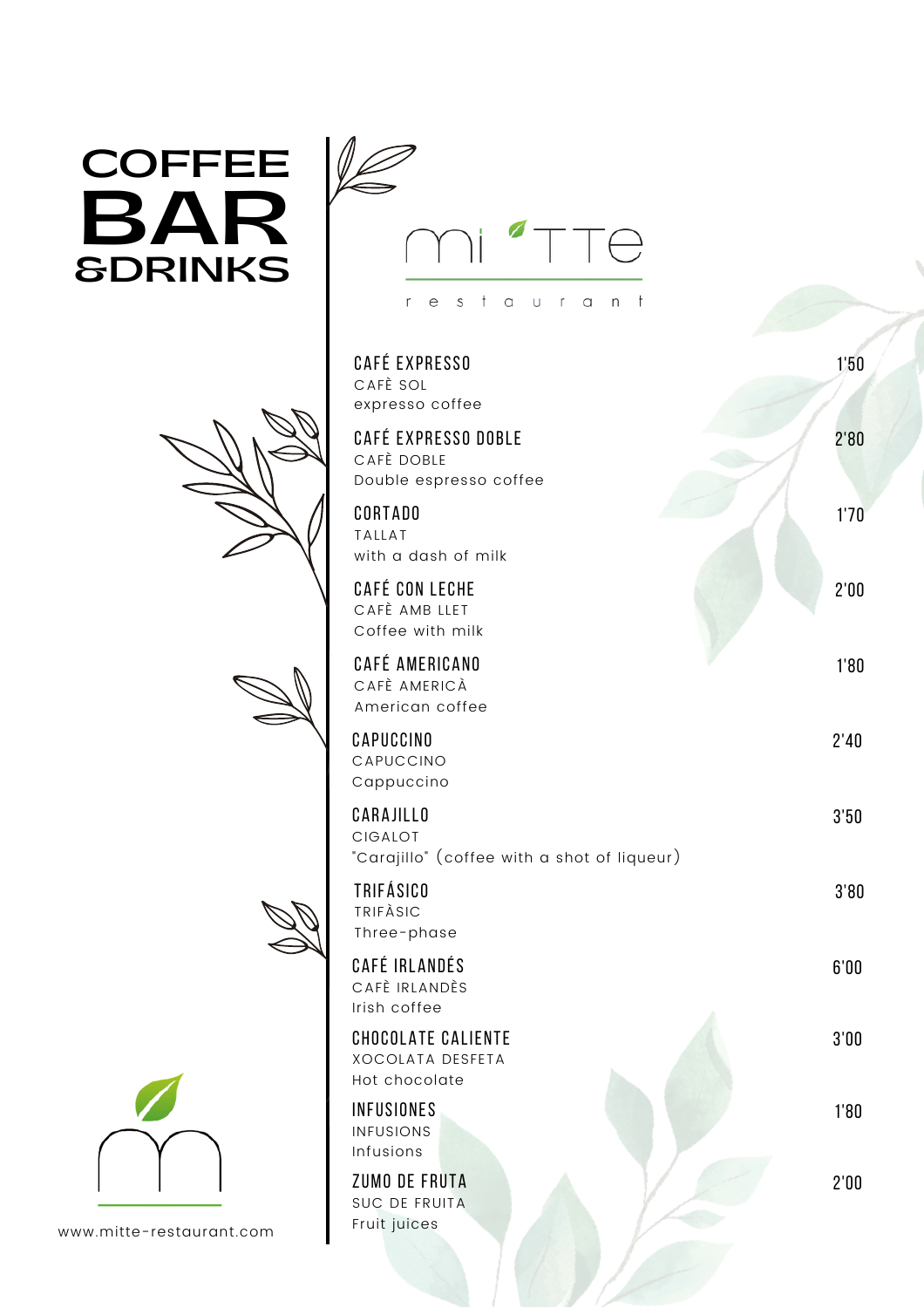| CERVEZA<br><b>CERVESA</b><br><b>BEER</b>                                                                                                                                                                                                                                | <b>HEINEKEN PALE LAGER 33CL</b><br>HEINEQUEN PALE LAGER 33cl<br>Heineken pale lager 33cl                    | 2'50  |
|-------------------------------------------------------------------------------------------------------------------------------------------------------------------------------------------------------------------------------------------------------------------------|-------------------------------------------------------------------------------------------------------------|-------|
|                                                                                                                                                                                                                                                                         | AMSTEL ORO LAGER TOSTADA 33CL<br>AMSTEL ORO LAGER TORRADA 33cl<br>Amstel Gold toasted lager 33cl            | 3'00  |
|                                                                                                                                                                                                                                                                         | EL ÁGUILA SIN FILTRAR LAGER 33CL<br>EL ÁGUILA SENSE FILTRAR LAGER 33cl<br>El Águila non-filtered lager 33cl | 3'00  |
|                                                                                                                                                                                                                                                                         | <b>HEINEKEN 0'0 33CL</b><br>HEINEKEN 0'0 33cl<br>Heineken 0'0 33cl                                          | 2'50  |
|                                                                                                                                                                                                                                                                         | <b>CERVEZA SIN GLUTEN 33CL</b><br>CERVESA SENSE GLUTEN 33cl<br>Gluten Free Beer 33cl                        | 2'80  |
|                                                                                                                                                                                                                                                                         | <b>CLARA CON LIMÓN 33CL</b><br>Clara 33cl<br>Radler 33cl                                                    | 2'50  |
| VINOS<br><b>VINS</b><br><b>WINES</b><br>ECIOS QUE APARECEN EN ESTA CARTA<br>SON EN EUROS E INCLUYEN EL IVA<br>: ALGUNA ALERGIA Y/O INTOLERANCIA<br>IA CONSULTE CON NUESTRO PERSONAL<br>LS PREUS QUE APAREIXEN EN<br>JESTA CARTA SÓN EN EUROS<br><b>I INCLOUEN L'IVA</b> | TINTO DE LA CASA (COPA)<br>VI NEGRE DE LA CASA (COPA)<br>Red wine (glass)                                   | 3'50  |
|                                                                                                                                                                                                                                                                         | TINTO DE LA CASA (BOTELLA)<br>VI NEGRE DE LA CASA (AMPOLLA)<br>Red wine (bottle)                            | 12'00 |
|                                                                                                                                                                                                                                                                         | <b>BLANCO DE LA CASA (COPA)</b><br>VI BLANC DE LA CASA (COPA)<br>White wine (glass)                         | 3'50  |
|                                                                                                                                                                                                                                                                         | <b>BLANCO DE LA CASA (BOTELLA)</b><br>VI BLANC DE LA CASA (AMPOLLA)<br>White wine (bottle)                  | 12'50 |
|                                                                                                                                                                                                                                                                         | CAVA DE LA CASA (COPA)<br>CAVA DE LA CASA (COPA)<br>Cava sparkling wine (glass)                             | 4'00  |
|                                                                                                                                                                                                                                                                         | CAVA DE LA CASA (BOTELLA)<br>CAVA DE LA CASA (AMPOLLA)<br>Cava sparkling wine (bottle)                      | 14'00 |



TODOS LOS PRECIOS QUE AP. SON EN EU SI PADECE ALGUNA ALER ALIMENTARIA CONSULTE C

TOTS ELS PREUS C AQUESTA CART I INCLOUEN L'IVA SI PATEIX ALGUNA ALÈRGIA I/O INTOLERÀNCIA ALIMENTÀRIA CONSULTI EL NOSTRE PERSONAL

All the prices are indicated in euros and include VAT If you have any food allergies or intolerances, please consult our staff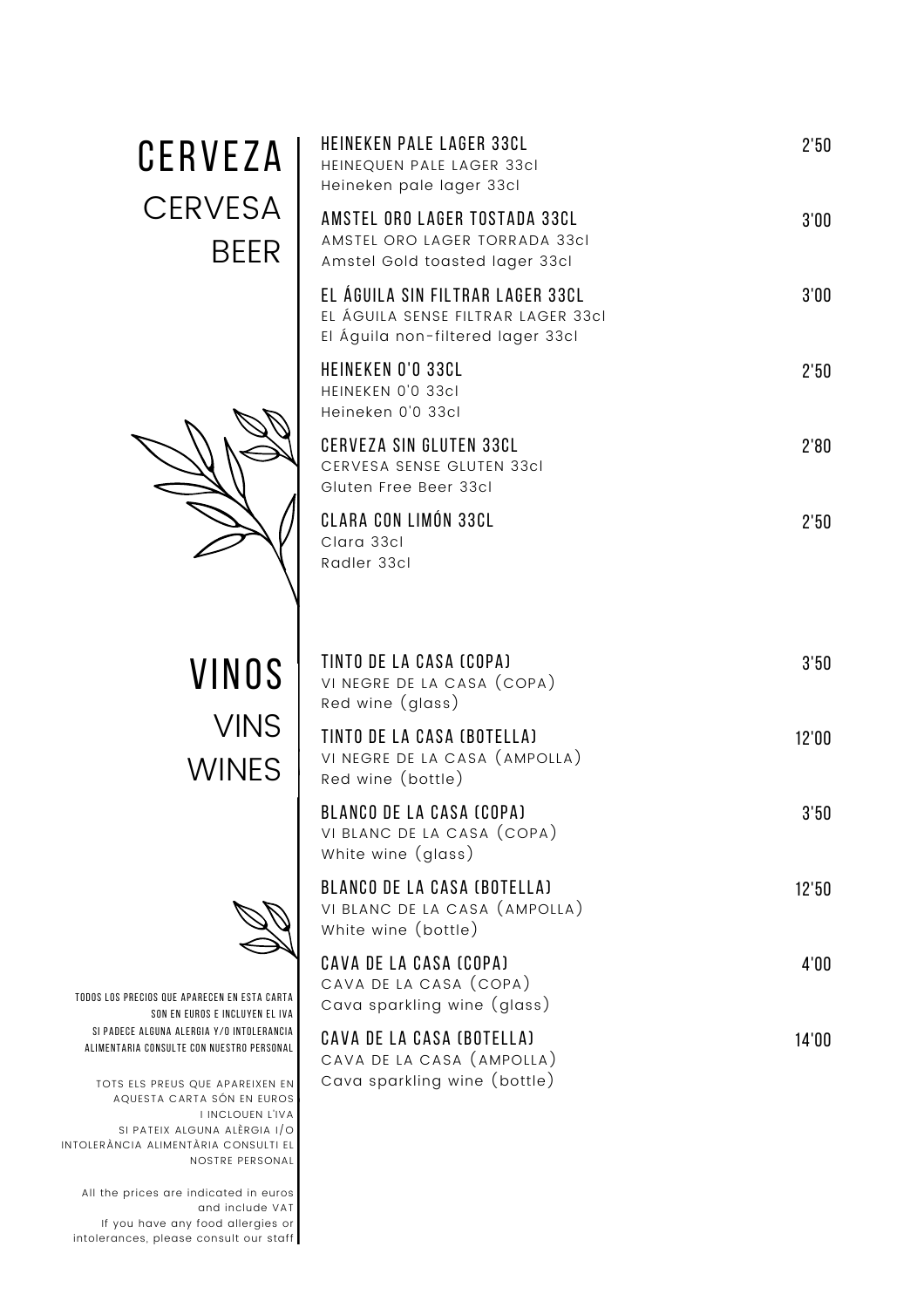| REFRESCOS                                                                                                                                           | COCA COLA 35CL<br>COCA COLA 35CL<br>Coca cola 35cl                                         | 2'35 |
|-----------------------------------------------------------------------------------------------------------------------------------------------------|--------------------------------------------------------------------------------------------|------|
| <b>REFRESCOS</b><br><b>Soft Drinks</b>                                                                                                              | COCA COLA LIGHT 35CL<br>COCA COLA LIGHT 35CL<br>Coca cola light 35cl                       | 2'25 |
|                                                                                                                                                     | COCA COLA ZERO 35CL<br>COCA COLA ZERO 35CL<br>Coca cola zero 35cl                          | 2'25 |
|                                                                                                                                                     | FANTA LIMON/NARANJA 35CL<br>FANTA LLIMONA/TARONJA 35CL<br>Fanta lemon/orange 35cl          | 2'25 |
|                                                                                                                                                     | <b>NESTEA 35CL</b><br>NESTEA 35CL<br>Nestea 35cl                                           | 2'50 |
|                                                                                                                                                     | AQUARIUS LIMÓN/NARANJA 35CL<br>AQUARIUS LLIMONA/TARONJA 35CL<br>Aquarius lemon/orange 35cl | 2'50 |
|                                                                                                                                                     | TÓNICA<br><b>TÒNICA</b><br>Tonic water                                                     | 2'50 |
|                                                                                                                                                     | <b>BITTER ROSSO</b><br><b>BITTER ROSSO</b><br><b>Bitter Rosso</b>                          | 2'50 |
|                                                                                                                                                     | AGUA 33CL<br>AIGUA 33CL<br>Mineral water 33cl                                              | 1'75 |
|                                                                                                                                                     | AGUA CON GAS 33L<br>AIGUA AMB GAS 33CL<br>Soda 33cl                                        | 2'50 |
|                                                                                                                                                     | <b>AGUA 1'5L</b><br>AIGUA l'5L<br>Mineral water I'5L                                       | 2'80 |
| S LOS PRECIOS QUE APARECEN EN ESTA CARTA<br>SON EN EUROS E INCLUYEN EL IVA                                                                          | <b>SPRITE</b><br>SPRITE<br>Sprite                                                          | 2'50 |
| I PADECE ALGUNA ALERGIA Y/O INTOLERANCIA<br>MENTARIA CONSULTE CON NUESTRO PERSONAL<br>TOTS ELS PREUS QUE APAREIXEN EN<br>AQUESTA CARTA SÓN EN EUROS | <b>RED BULL</b><br>RED BULL<br>Red Bull                                                    | 4'00 |
| <b>I INCLOUEN L'IVA</b><br>SI PATEIX ALGUNA ALÈRGIA I/O                                                                                             |                                                                                            |      |





TODOS LOS PRECIOS QUE APARECEN SON EN EUROS E SI PADECE ALGUNA ALERGIA Y/ ALIMENTARIA CONSULTE CON NUE

TOTS ELS PREUS QUE A AQUESTA CARTA SÓ I INC SI PATEIX ALGUNA INTOLERÀNCIA ALIMENTÀRIA CONSULTI EL NOSTRE PERSONAL

All the prices are indicated in euros and include VAT If you have any food allergies or intolerances, please consult our staff